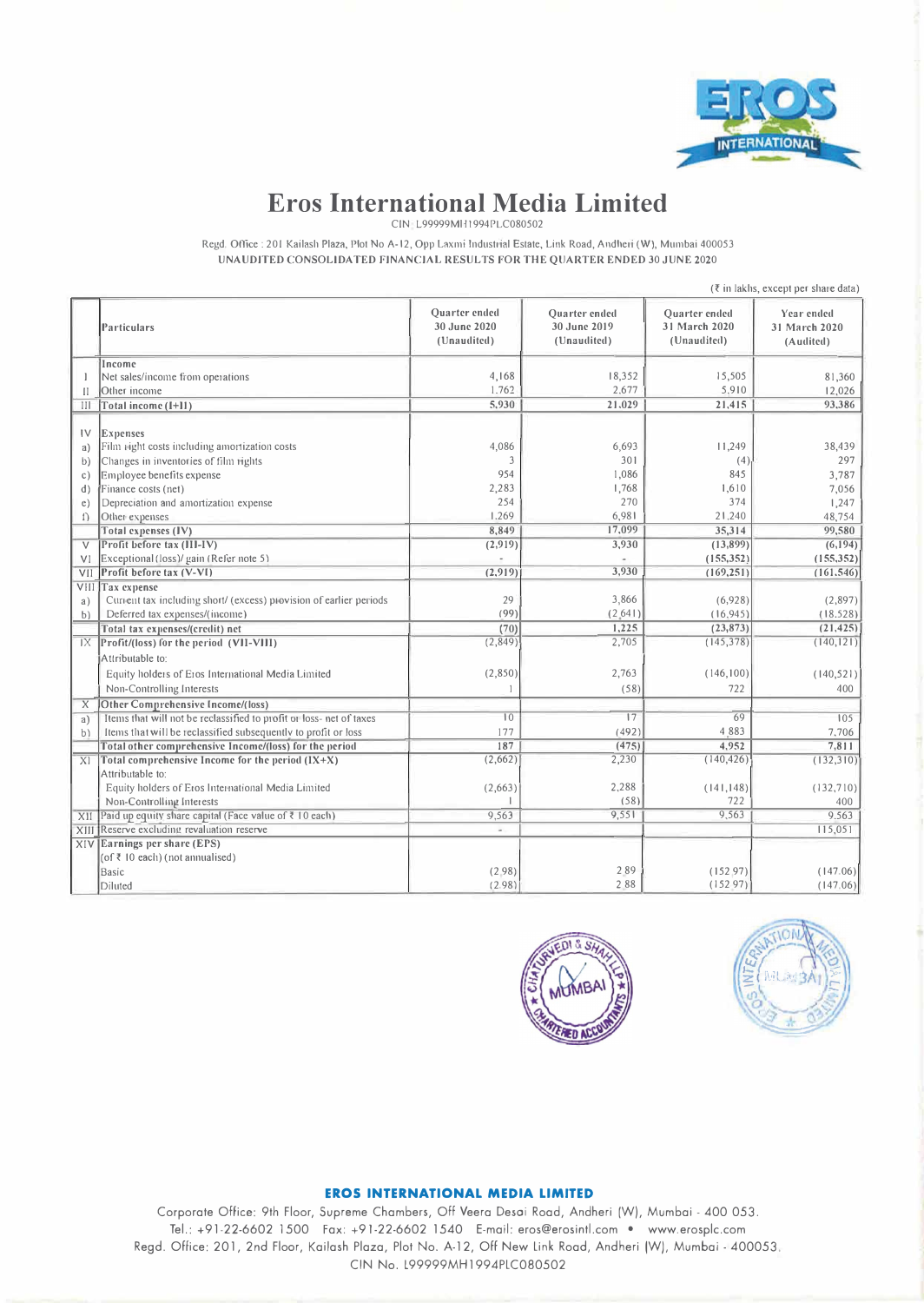

#### Notes

- The above results have been reviewed by the Audit Committee and approved by the Board of Directors at its meeting held on 11 September 2020.
- 2 The Group operates on a single reportable segment, which is co-production, acquisition and distribution of Indian language films in multiple formats, being governed by similar risks and returns, forming the primary business segment.
- 3 The Group's financial results for any year fluctuate due to film release schedules which take into account holidays and festivals in India and elsewhere, competitor film releases and sporting events.
- 4 COVI0-19 and the resullant lockdowns has resulted in the closure of all lhe theatres across India and caused disruptions in the production and availability of conlent, including delayed, or in some cases, shortened or cancelled theatrical releases. The lockdown has affected the groups's ability to generate revenues from the monetization of Indian film content in various distribution channels through agreements with commercial theatre operators. The Central and State Governments have initiated the steps to lift the lockdown, however, theatres are still not allowed to operate till the further directives issued by the governments. The company have considered the possible effects that may results from the pandemic on the carrying amount of the asset as at March 31, 2020 and have made appropriate adjustments, wherever required. The position has been further reviewed as on June 30, 2020 The extent of the impact on group's operations remains uncertain and may differ from that estimated as at the date of approval of these financial results and will be dictated by lhe length of time that such disruptions continue, which will, in turn, depend 011 the currently unknowable duration ofCOVID-19 and among other things, the impact of governmental actions imposed in l'esponse to the pandemic The group is monitoring lhe rapidly evolving situation and its potential impacts on the group's financial position, results of operations, liquidity, and cash flows
- 5 Exceptional Items in the previous year comprises of impairment charge of ₹ 155,352 lacs on content advance, film rights, goodwill and related advances arising on the annual impairment assessment following the requirements of Ind AS 36 'Impairment of Assets'.
- The group has incurred loss for the year amounting  $\bar{\tau}$  140,121 lakhs [after considering the impact of an impairment loss amounting  $\bar{\tau}$  155,352 lakhs as described in Note 5] in previous financial year and loss of ₹2,849 lakhs for the quarter ended June 30, 2020. The group is dependent upon external borrowings for its working capital needs and investment in content and film rights. Given the economic uncertainty created by the novel coronavirus coupled with significant business disruptions for film distributer and broadcasting companies, there is likely be an increase in events and circumstances which may cast doubt on a group's ability to continues as a going concern. The group has considered the impact of these uncertainties and factored them into their financial forecasts, including renewal of short-term borrowings. For this reason, Management continues to adopt the going concern basis in preparing the financial results.
- 7 The figures for the quarter ended 31st March, 2020 is the balancing figures between the audited figures in respect of full financial year ended 31st March, 2020 and unaudited published year to date figures upto the nine months of the relevant financial year which were subject to limited review by the Statutory Audityrs.

Place: Mumbai



**Far and on-behalf of Board of Directors**<br> **MUMBALE:** , '- \_,. *1* **Sunil Arjan Lulla DIN 00243191 Executive Vice Chairman and Managing Director** 

#### **EROS INTERNATIONAL MEDIA LIMITED**

Corporate Office: 9th Floor, Supreme Chambers, Off Veera Desai Road, Andheri (W), Mumbai - 400 053. Tel.· +91-22-6602 1500 Fax: +91-22-6602 1540 E-mail: eros@erosintl.com • www.erosplc.com Regd. Office: 201, 2nd Floor, Kailash Plaza, Plot No. A-12, Off New Link Road, Andheri (W), Mumbai - 400053. CIN No. L99999MH1994PLC080502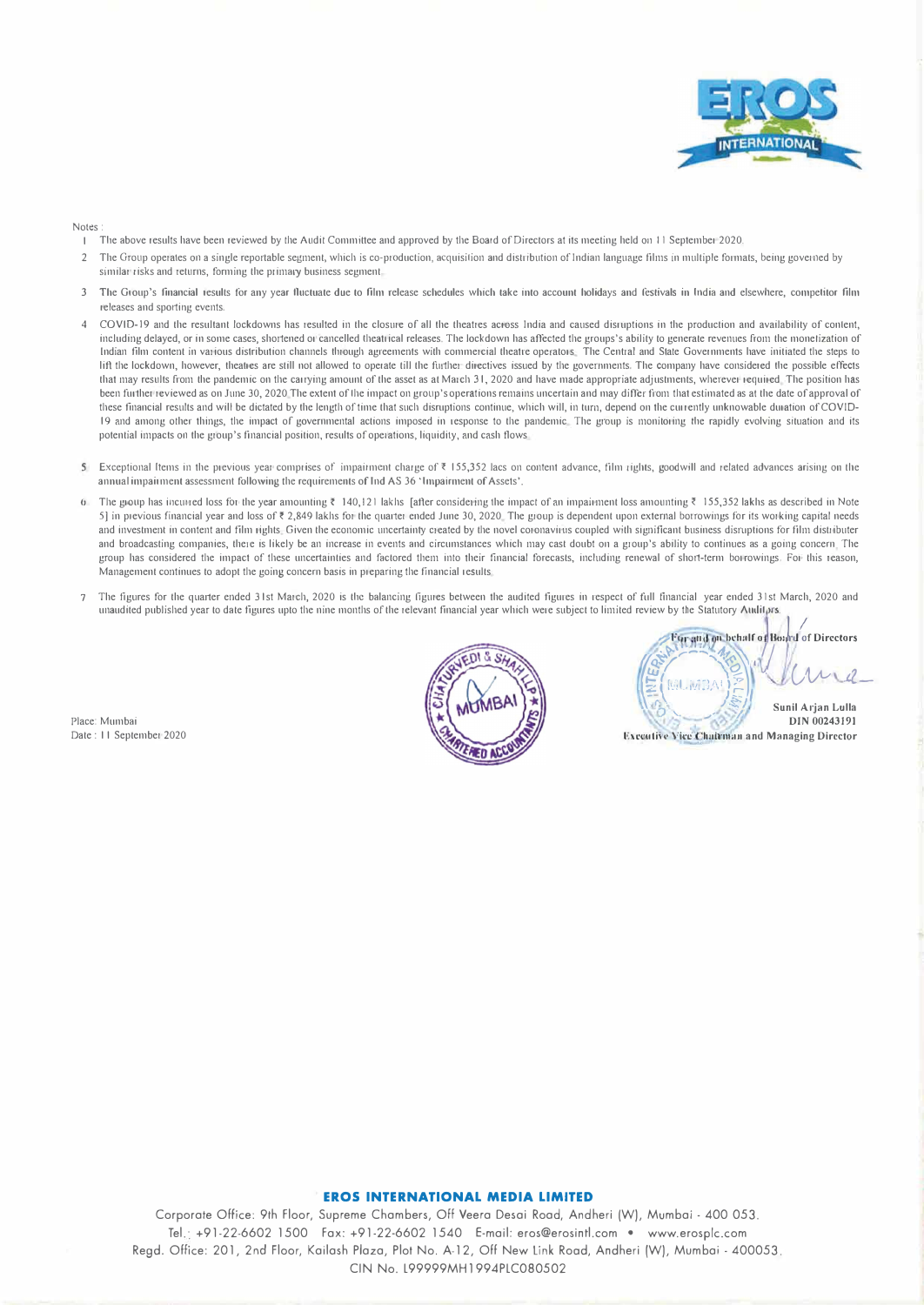

### Independent Auditors Review Report

## To, The Board of Directors of EROS INTERNATIONAL MEDIA LIMITED

- 1. We have reviewed the accompanying statement of unaudited consolidated financial results of EROS INTERNATIONAL MEDIA LIMITED ("Holding Company") and its subsidiaries (Holding Company and its subsidiaries together referred to as "the Group"), its joint venture, for the quarter ended June 30, 2020 ("the Statement") attached herewith, being submitted by the Holding Company pursuant to the requirement of Regulation 33 of SEBI (Listing Obligations and Disclosure Requirements) Regulations, 2015 as amended ("the Listing Regulations").
- 2. The Statement, which is the responsibility of the Holding Company's Management and approved by the Holding Company's Board of Directors, has been prepared in accordance with the recognition and measurement principles laid down in the Indian Accounting Standard 34, (Ind AS 34) "Interim Financial Reporting" prescribed under Section 133 of the Companies Act, 2013 as amended, read with relevant rules thereafter and other accounting principles generally accepted in India. Our responsibility is to express a conclusion on the Statement based on our review.
- 3. We conducted our review of the Statement in accordance with the Standard on Review Engagement (SRE) 2410 'Review of Interim Financial Information Performed by the Independent Auditor of the Entity', issued by the Institute of Chartered Accountants of India. This Standard requires that we plan and perform the review to obtain moderate assurance as to whether the Statement is free of material misstatements. A review of interim financial information consists of making inquiries, primarily of persons responsible for financial and accounting matters, and applying analytical and other review procedures. A review is substantially less in scope than an audit conducted in accordance with Standards on Auditing and consequently does not enable us to obtain assurance that we would become aware of all significant matters that might be identified in an audit. Accordingly, we do not express an audit opinion.



Head Office: 714-715, Tulsiani Chambers, 212, Nariman Point, Mumbai - 400 021, India. Tel.: +91 22  $x: +912230218595$ Other Offices: 44 - 46, "C" Wing, Mittal Court, Nariman Point, Mumbai - 400 021, India. Tel.: +91 22 4510 9700 • Fax: +91 22 45109722. URL: www.cas.ind.in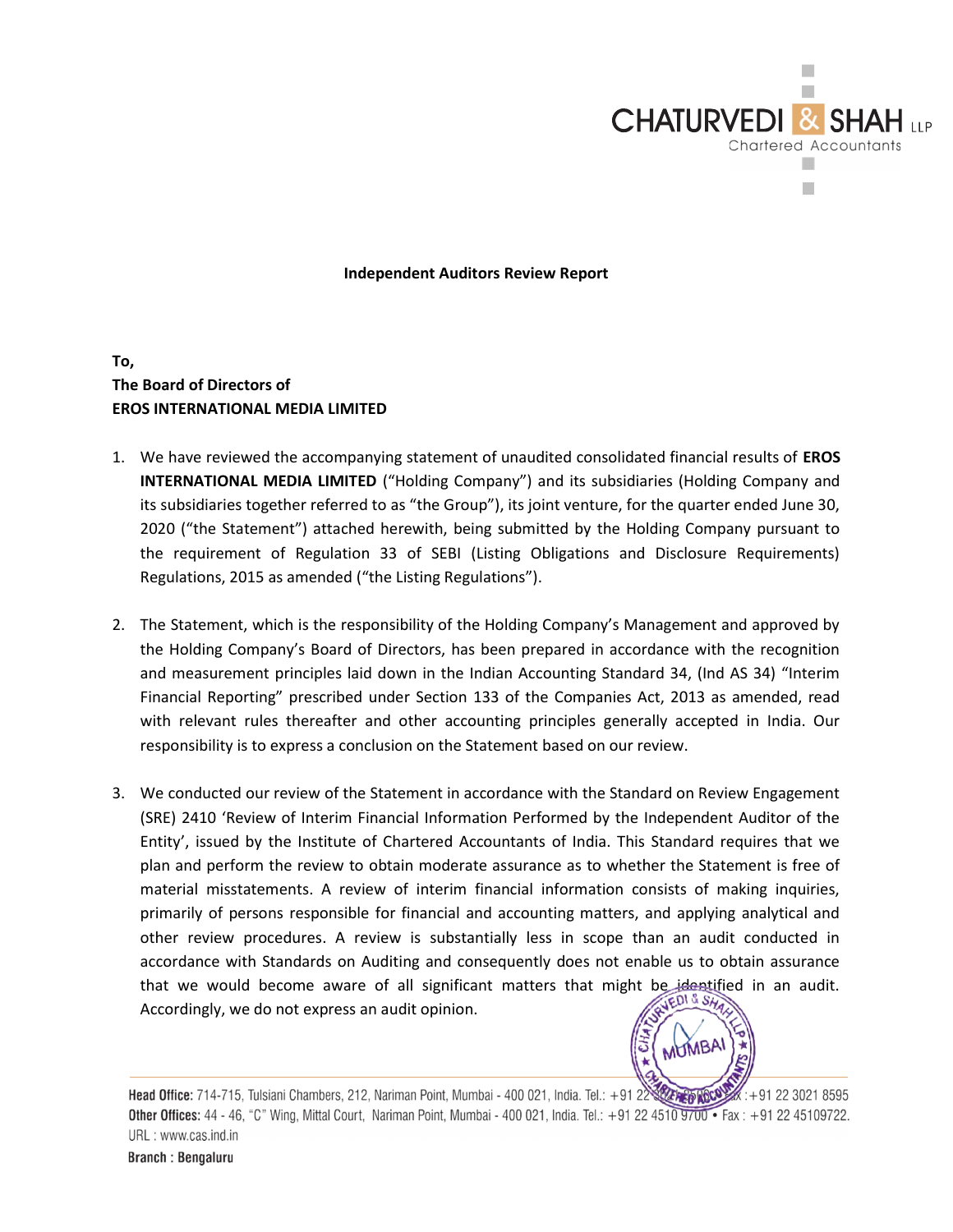

We also performed procedures in accordance with the Circular No. CIR/CFD/CMD1/44/2019 dated March 29, 2019 issued by the Securities and Exchange Board of India under Regulation 33(8) of the SEBI (Listing Obligations and Disclosure Requirements) Regulations, to the extent applicable.

4. The Statement includes the results of the following entities:-

| <b>Name of the Entity</b>                                  | Relationship  |
|------------------------------------------------------------|---------------|
| Eros International Films Private Limited                   | Subsidiary    |
| Eyeqube Studios Private Limited                            | Subsidiary    |
| <b>EM Publishing Private Limited</b>                       | Subsidiary    |
| <b>Eros Animation Private Limited</b>                      | Subsidiary    |
| ErosNow Private Limited (Formerly known as Universal Power | Subsidiary    |
| Systems Private Limited)                                   |               |
| <b>Colour Yellow Productions Private Limited</b>           | Subsidiary    |
| Big Screen Entertainment Private Limited                   | Subsidiary    |
| Copsale Limited                                            | Subsidiary    |
| Digicine PTE Limited                                       | Subsidiary    |
| Eros International Distribution LLP                        | Subsidiary    |
| <b>Reliance Eros Productions LLP</b>                       | Joint Venture |

- 5. We did not review the interim financial results and other financial information in respect of two subsidiaries whose interim financial results/information reflects total revenues of ₹810.05 Lakhs, total net profit/(loss) after tax of ₹2.24 Lakhs and total comprehensive Income of ₹2.24 Lakhs for the quarter ended June 30, 2020. These interim financial results and other financial information have been reviewed by other auditors, whose reports have been furnished to us by the management of the Company and our conclusion in so far as it relates to the affairs of such subsidiaries is based solely on the report of other auditors. Our conclusion is not modified in respect of these matters.
- 6. We draw attention to Note 4 of the consolidated financial statements, which describes the Company's management evaluation of Covid 19 impact on the future business operations and future cash flows of the Company and it's consequential effects on the carrying value of assets as on June 30, 2020. In view of uncertain economic conditions, the Company's management's evaluation of impact on subsequent periods is highly dependent upon conditions as they evolve. Our conclusion<br>on the Statements is not modified in respect of this matter. on the Statements is not modified in respect of this matter.

Head Office: 714-715, Tulsiani Chambers, 212, Nariman Point, Mumbai - 400 021, India. Tel.: +91 2 1 22 3021 8595 Other Offices: 44 - 46, "C" Wing, Mittal Court, Nariman Point, Mumbai - 400 021, India. Tel.: +91 22 91 22 45109722. URL: www.cas.ind.in